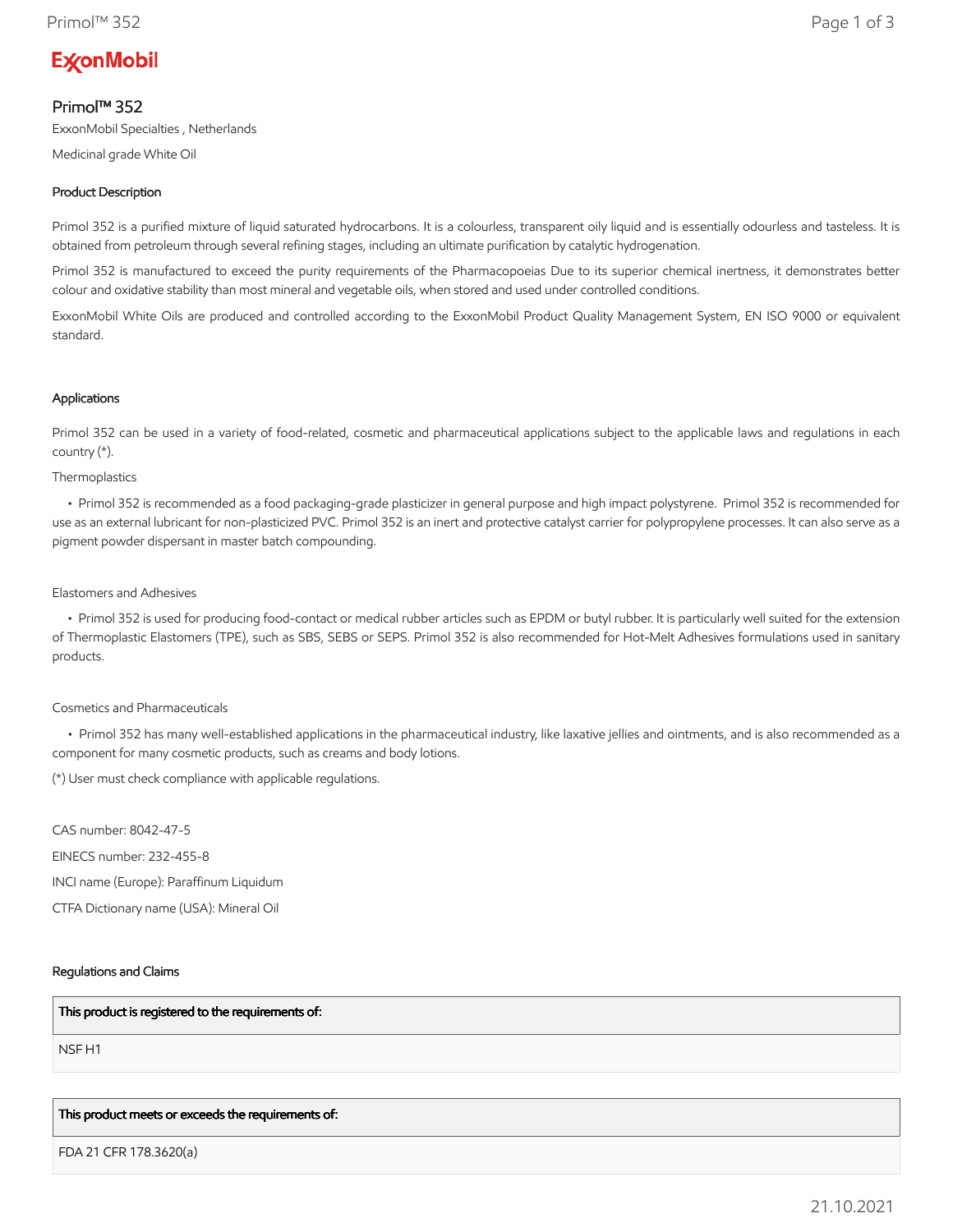| This product meets or exceeds the requirements of:       |
|----------------------------------------------------------|
| European Regulation (EU) 10/2011                         |
| US Pharmacopeia/National Formulary Mineral Oil monograph |
| European Pharmacopoeia, Liquid Paraffin monograph        |

### Properties and Specifications

| Property                                | Standard Method(a) | <b>Typical</b>      | Min                          | Max   |
|-----------------------------------------|--------------------|---------------------|------------------------------|-------|
| Appearance                              | Visual             |                     | Clear and Bright             |       |
| Density @ 15 C, kg/m3                   | ASTM D4052         |                     | 863                          | 873   |
| Distillation, 10 torr, 2.5%, °C         | ASTM D1160         | 277                 |                              |       |
| Distillation, 10 torr, 5.0%, °C         | ASTM D1160         | 283                 | 275                          |       |
| Distillation, 10 torr, 10%, °C          | ASTM D1160         | 288                 | 282                          |       |
| Flash Point, Cleveland Open Cup, °C     | ASTM D92           |                     | 240                          |       |
| Kinematic Viscosity @ 100 C, mm2/s      | ASTM D445          |                     | 8.5                          |       |
| Kinematic Viscosity @ 40 C, mm2/s       | ASTM D445          |                     | 65.0                         | 75.0  |
| Odor                                    | <b>OLFACTORY</b>   |                     | odorless or almost ordorless |       |
| Pour Point, °C                          | ASTM D5950         |                     |                              | $-12$ |
| Refractive Index, 20 C                  | ASTM D1218         |                     | 1.473                        | 1.479 |
| Relative Density @ 20 C/20 C            | ASTM D4052         |                     | 0.861                        | 0.872 |
| Relative Density @ 25 C/25 C            | ASTM D4052         |                     | 0.859                        | 0.870 |
| Color, Saybolt                          | ASTM D6045         |                     | $+30$                        |       |
| Average Molecular Weight, g/mole        | ASTM D2502         |                     | 480                          |       |
| Hydroc. with less than 25 carbons, wt % | ASTM D6352         |                     |                              | 5     |
| Paraffinic Carbons (Cp), %              | AM-S 1805          | 68                  |                              |       |
| Naphthenic Carbons (Cn), %              | AM-S 1805          | 32                  |                              |       |
| Aromatic Carbons (Ca), %                | AM-S 1805          | $\mathsf{O}\xspace$ |                              |       |
| Dynamic Viscosity @ 20 C, mPa.s         | CALCULATED         |                     | 165                          | 220   |

Note 1: Products are certified on release to meet the values specified. Actual values may deviate within the established reproducibility of the test method specified.

Note 2: For purpose of determining conformance with specification, observed or calculated values shall be rounded off to the nearest unit in the last significant digit used in expressing the limiting value in accordance to the ASTM E 29 method

(a) In lieu of standard test method, alternate test methods may be used for the certification of a product property.